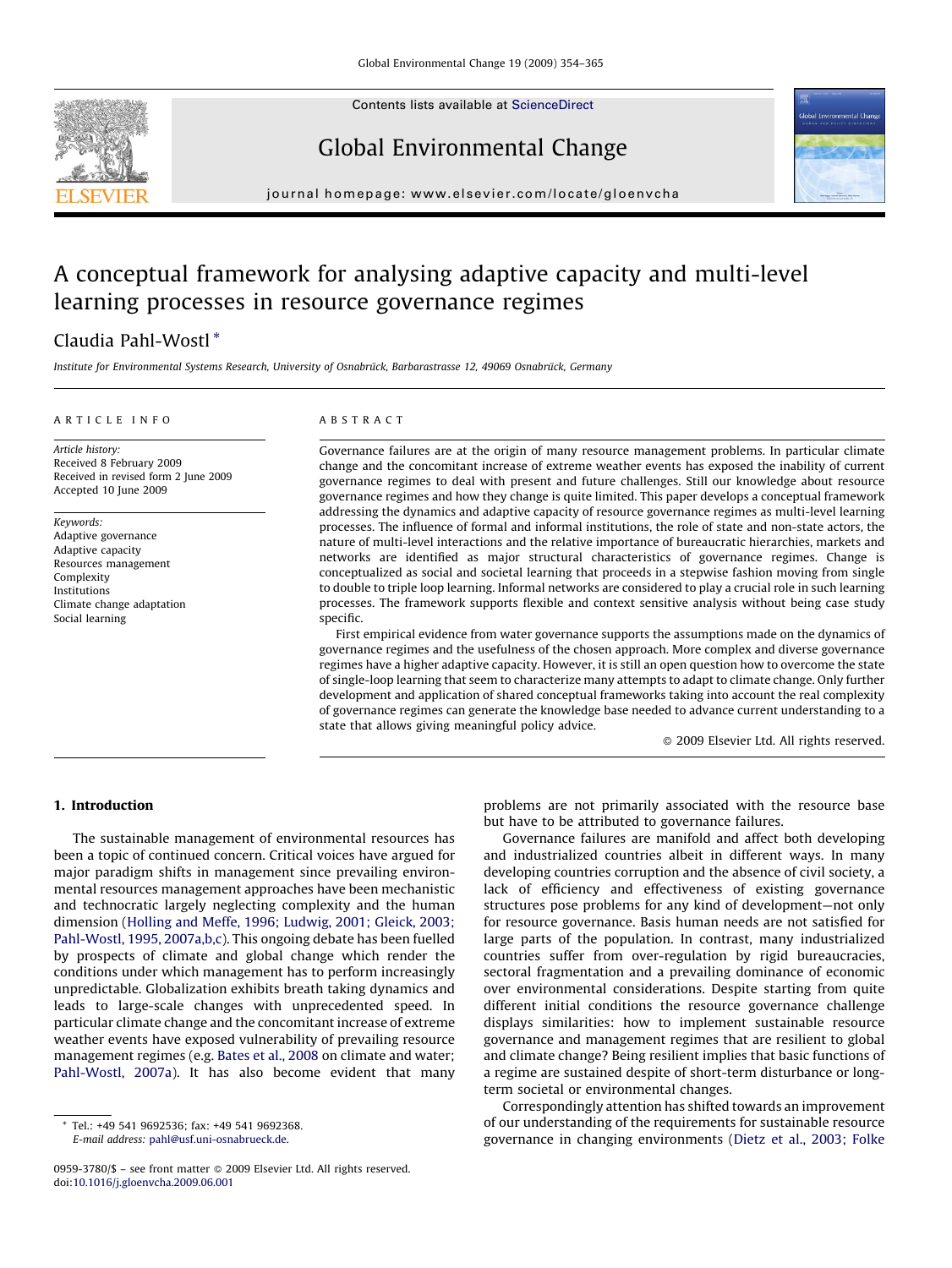<span id="page-1-0"></span>[et al., 2005; Pahl-Wostl, 2007a,b; Armitage, 2008](#page-9-0)). Adaptive governance and social learning have been identified as essential for governing social-ecological systems during periods of abrupt change [\(Folke et al., 2005; Pahl-Wostl, 2007b](#page-9-0)). The ability of governance systems to deal with uncertainty and surprise is an essential requirement for their sustainability in times of increasing uncertainty due to climate and global change. However, our knowledge about the relationship between characteristics of resource governance regimes and their performance and the nature of their dynamics is still quite limited.

Resource governance regimes have often evolved over long periods of time and are closely intertwined with technological infrastructure and other artefacts (e.g. [Geels, 2002; Pahl-Wostl,](#page-9-0) [2007a,b; Smith et al., 2005](#page-9-0)). Co-evolutionary development and path-dependence has generated an interdependence of regime elements which is important to guarantee the functioning of a regime, and the convergence of expectations of actors. The downside of such interdependence is that it prevents change, that it generates what one may refer to as lock-in-situations, a term introduced in economics to refer to the domininance of established technologies despite inferior performance due to path-dependence ([Arthur, 1994\)](#page-9-0). [Pahl-Wostl \(2007a\)](#page-10-0) even argued that resource governance regimes are based on informal guiding principles that can be summarized in the notion of a paradigm (e.g. command and control). Such a paradigm generates a kind of 'internal logic' and selective environment which excludes non-compatible approaches. A command-control regime is for example not compatible with an active involvement of stakeholders in the design of policies and management plans. These kinds of considerations have to be taken into account when addressing the dynamics of governance regimes and in particular barriers to change.

This paper responds to the resource governance challenge by developing a conceptual framework to analyse the dynamics and adaptive capacity of resource governance regimes as multi-level learning processes. Adaptive capacity is defined as the ability of a resource governance system to first alter processes and if required convert structural elements as response to experienced or expected changes in the societal or natural environment. The development of the framework is based the following assumptions derived from theoretical and empirical evidence that will be further substantiated throughout the course of the paper:

- Sustainable management of environmental resources cannot be realized unless current resource management regimes undergo a transition towards more adaptive and integrated resource governance [\(Pahl-Wostl, 2007a,b; Folke et al., 2005](#page-10-0)).
- Addressing the challenges posed for resource governance is hampered by serious knowledge gaps and the lack of a sound conceptual base to understand learning and change in multilevel governance regimes ([Pahl-Wostl, 2007b; Young, 2007;](#page-10-0) [Ostrom, 2001, 2008\)](#page-10-0).
- More emphasis has to be given to network governance and processes of social and societal learning ([Armitage et al., 2008;](#page-9-0) [Folke et al., 2005; Pahl-Wostl et al., 2007a,b](#page-9-0)).
- Resource management is a political process and the implementation of all policies is to some extent an experiment. Political processes are emergent phenomena in complex adaptive systems [\(Duit and Galaz, 2008; Harrison, 2006; Pahl-Wostl,](#page-9-0) [2007a,b\)](#page-9-0). Approaches towards improving the analytical and normative understanding of resource governance regimes have to take this into account [\(Ingram, 2008; Pahl-Wostl, 2007a\)](#page-10-0).

Elucidating the characteristics and performance of resource governance and processes of change towards more adaptive and sustainable regimes requires a framework of intermediate complexity. On the one hand, too generic and simplistic approaches will hardly be able to address the complexity of real governance regimes. Panaceas have proven to be weak in their explanatory power and not very useful or even detrimental for policy advice ([Ostrom, 2007; Ingram, 2008](#page-10-0)). On the other hand, too specific and detailed analyses will hardly lead to insights that can be generalized across individual case studies. A framework of intermediate complexity should support context sensitive analysis without being case specific and thus not transferable. What is required may be called a diagnostic approach taking into account complexity in a systematic fashion ([Pahl-Wostl, 1995](#page-10-0); Ostrom, 2007; [Young, 2007](#page-11-0)).

A diagnostic approach towards governance has been promoted in the context of designing institutions for sustainable governance of human-environment interactions (Ostrom, 2007; [Young, 2008\)](#page-11-0). [Young \(2008\)](#page-11-0) put forward a set of principles for the ''diagnosis'' of institutional problems based on experience from research in the IDGEC program. Ostrom (2007) developed a kind of ontology by organizing variables of interest in the study of social-ecological system in a nested, multitier framework. Both approaches have in common that they are flexible and the analyst can choose and tailor his/her inquiries according to the needs of the issues under consideration. It is also evident that such an approach has to adopt a systemic perspective to embrace complexity and the wealth of interactions characterizing governance regimes.

The framework introduced in this paper provides a coherent approach to analysing the structural characteristics of a governance regime, the nature of policy and learning processes and how structure is influencing processes and how processes lead to a change in structure. The paper is organized as follows. In Section 2 a profound reasoning is given for the choice of important elements to characterize a governance regime. Section [3](#page-4-0) introduces a concept for multi-level and multi-loop learning. Differences expected for different kinds of learning processes are expressed in terms of the elements of governance regimes introduced in Section 2. Section [4](#page-7-0) highlights the importance of informal networks that are considered to be crucial to support change. Section [5](#page-8-0) summarizes first insights from empirical analyses in water governance regimes.

#### 2. Important elements of governance regimes

The distinction between resources management and governance is not always very clear. Sometimes management and governance are even used as synonyms what is clearly not appropriate. 'Resources management' refers to the activities of analysing and monitoring, developing and implementing measures to keep the state of a resource within desirable bounds. The notion of 'resource governance' takes into account the different actors and networks that help formulate and implement environmental policy and/or policy instruments.

Governance embraces the full complexity of regulatory processes and their interaction. This is reflected in the definition of water governance by UNDP:

''Water governance refers to the range of political, social, economic and administrative systems that are in place to regulate development and management of water resources and provisions of water services at different levels of society (UNDP, 2000)''

Analysing the dynamics of such multi-level and complex governance systems provides a considerable challenge. However, the major conceptual frameworks in the social sciences of interest to resource governance studies (i.e. regime theory in political sciences, game theory, new institutional economics) are quite weak in their ability to analyse the complex, context dependent dynamics of governance regimes ([Harrison, 2006; Young, 2007;](#page-10-0)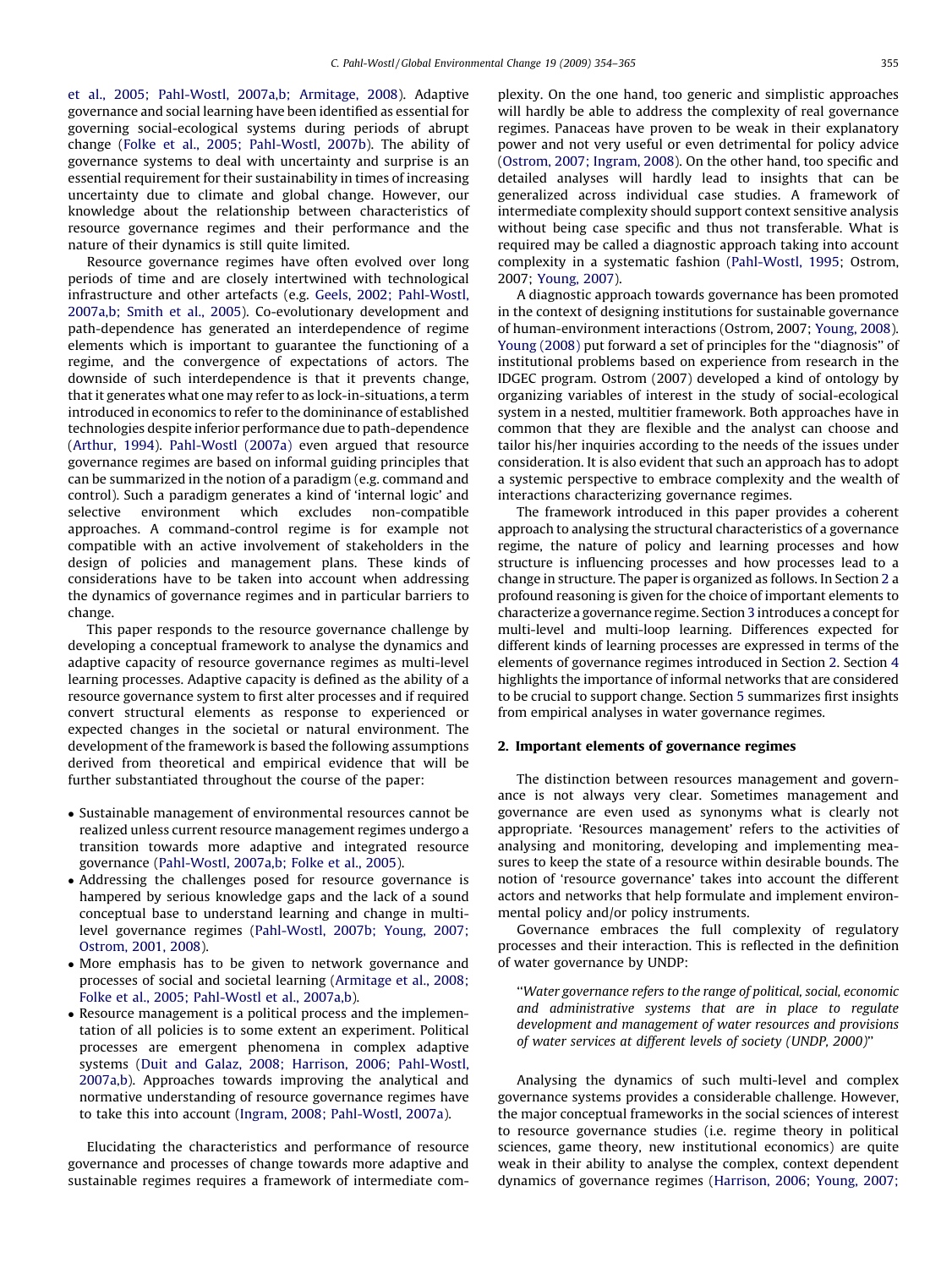[Ostrom, 2008\)](#page-10-0). Most governance analyses focus on static descriptions and embrace only a part of the processes of importance. Further, in contrast to traditional notions of government the analytical distinction between those actors who govern and those who are governed is not valid anymore which is adding an additional layer of complexity [\(Mayntz, 2006](#page-10-0)). The evolution in the discourse from ''government'' to ''governance'' implies a change in thinking about policy processes. The notion of government as the single decision making authority, where state authorities exert sovereign control over the people and groups making up civil society, has been widened by the notion of multi-level, polycentric governance where many actors in different institutional settings contribute to policy development and implementation ([Mayntz,](#page-10-0) [2006\)](#page-10-0). 'Governance' takes into account the increasing importance of modes of governing, where non-state and private corporate actors and networks participate in the formulation and implementation of public policy or develop policy instruments that coexist with existing government policy processes ([Rhodes, 1997\)](#page-10-0). Governance encompasses coordination and steering processes to influence behaviour by formal and informal institutions [\(Scharpf,](#page-10-0) [1997](#page-10-0)). Governance regimes are thus characterized by selforganization, emergence and diverse leadership. What is yet lacking is a profound understanding of what ''steering'' and ''managing change'' might imply in such diffuse, complex and multi-level networks, how all these complex processes act in concert and under which conditions they lead to a sustainable governance of environmental resources.

In the scientific literature one finds a whole range of different approaches to conceptualize governance. [Treib et al. \(2005\)](#page-11-0) classified the major streams according to whether governance is seen as belonging primarily to the realms of politics, polity or policy. Related to the politics dimensions governance emphasizes the way of policy making, how different preferences are translated to effective policy choices and different interests are transformed to unitary action ([Kohler-Koch, 1999\)](#page-10-0). Other governance approaches more closely related to the polity dimension focus on an institutionalist approach and conceive of governance as system of rules that shape the action of actors (e.g. [Rosenau, 1995;](#page-10-0) [Ostrom, 2005\)](#page-10-0). Finally governance may also be defined as modes of political steering and refer thus primarily to the policy dimension (e.g. Hé[ritier, 2002](#page-10-0)). It may be useful from an analytical perspective to make a distinction between these dimensions. However, such distinction may not do justice to the complexity of real-world governance regimes. It may be virtually impossible to determine what is the dependent and what is the independent variable. In particular the politics and polity dimensions cannot be separated. In their analytical approach of an actor centred institutionalism [Mayntz and Scharpf \(1995\)](#page-10-0) combine an actor centred and an institutionalist approach. An encompassing approach to resource governance as presented by the UNDP definition on water governance embraces all dimensions. More and more scholars promote an encompassing concept of governance doing justice to the complexity of societal dynamics and as a concept bridging social science disciplines (e.g. [Kooiman, 2000; Benz, 2004;](#page-10-0) [Schuppert, 2006](#page-10-0)). The approach presented here for resource governance follows similar lines of reasoning. To deal with the complexity of governance systems in more systematic fashion the following four dimensions are introduced as base for analysing the characteristics of environmental governance regimes:

- Institutions and the relationship and relative importance of formal and informal institutions.
- Actor networks with emphasis on the role and interactions of state and non-state actors.
- Multi-level interactions across administrative boundaries and vertical integration.

- Governance modes—bureaucratic hierarchies, markets, networks.

In the following these dimensions are elaborated in more detail.

### 2.1. Institutions—formal and informal

Institutions are used here according to the convention in institutional analyses in the social sciences to denote rules governing the behaviour of actors (e.g. [North, 1990; Scott,](#page-10-0) [2001\)](#page-10-0). Institutions do not refer to organizations or physical structures. Formal and informal refer to nature of processes of development, codification, communication and enforcement. Formal institutions are linked to the official channels of governmental bureaucracies. They are codified in regulatory frameworks or any kind of legally binding documents. Correspondingly they can be enforced by legal procedures. Informal institutions refer to socially shared rules such as social or cultural norms. In most cases they are not codified or written down. They are enforced outside of legally sanctioned channels.

Important for a governance regime is the relative strength of formal and informal institutions, respectively. [Helmke and](#page-10-0) [Levitsky \(2004\)](#page-10-0) derived a typology for the relationship between formal and informal institutions based on and the compatibility of goals and the effectiveness of formal institutions. Formal institutions may be either effective or ineffective. A measure for the degree of effectiveness of formal institutions is for example given by the importance of corruption<sup>1</sup> (e.g. measured by the Corruption Perception Index). The goals of informal and formal institutions may be either compatible or conflicting. In an ideal case formal institutions are effective and the goals of formal and informal institutions are compatible. In this case the two kinds of rule systems complement each other and efficiency and effectiveness of governance processes are increased. In a more problematic case formal institutions are ineffective and formal and informal institutions follow conflicting goals. In this case the two kinds of rule systems compete with each other. Such a governance regime would most likely be characterized by a high degree of corruption, intransparent decision processes and dominance of established power structures. This is the case in many developing countries where strong environmental regulation exists on paper but is not at all implemented in practice. It is important to take these distinctions into account to understand the full nature of potential governance failures and drivers and barriers for change and the role of informality in these processes.

As outlined in the introduction resource governance regimes are assumed to be characterized by a dominant paradigm ([Pahl-](#page-10-0)[Wostl, 2007b](#page-10-0)). The importance of a paradigm and associated belief structures can be better captured if the characterization of institutions is refined. A further distinction between formal and informal institutions is introduced following [Scott \(2001\)](#page-10-0) who distinguishes between three pillars of institutions: regulative (what is formally allowed and what is not allowed), normative (what is right and what is wrong judged by societal standards), cultural-cognitive (what is thinkable and what is unthinkable). These different categories are also associated with different kinds of dynamics regarding change.

- Regulative institutions can be identified with formal legal structures, regulatory frameworks, formalized professional rules of good practice as typically codified in professional handbooks. Introduction of new regulative institutions is associated with

 $1$  A widely accepted measure for the degree of corruption in a country and thus the effectiveness of formal institutions is the annual, Corruption Perception Index' published by Transparency International ([www.transoarency.org\)](http://ec.europa.eu/environment/water/water-framework/pdf/wfd_newsletter_1.pdf).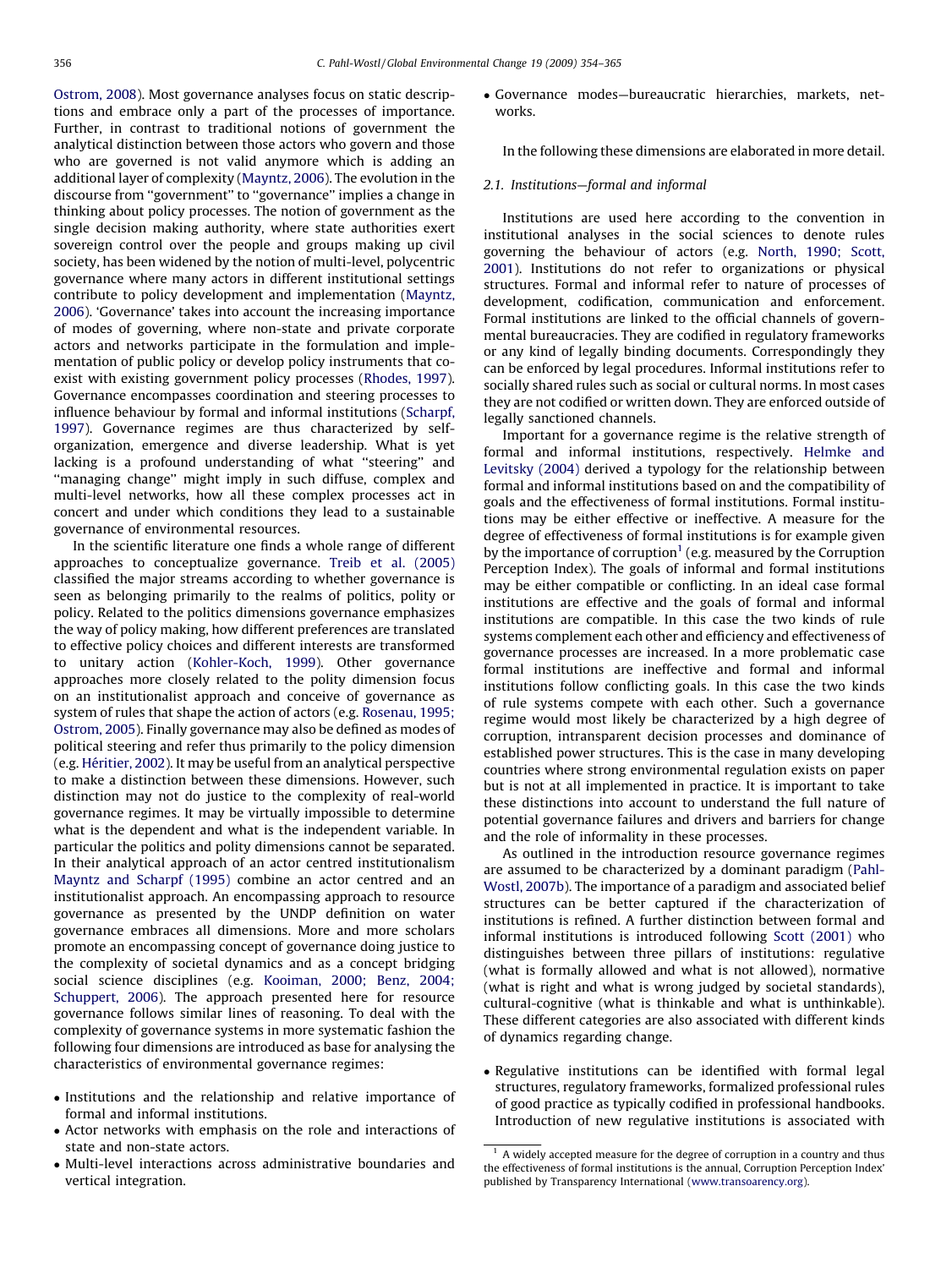high transaction costs. Hence a broader interpretation of existing institutions will most likely be the first approach for widening the scope of existing regulatory frameworks (e.g. analysis of institutional change in EU budgetary politics by [Lindner, 2003\)](#page-10-0).

- Normative institutions can be identified with informal societal norms, shared but not codified rules of good practice. Normative institutions reflect value structures. Contrary to regulative institutions change is not based on negotiations and formal agreements but is more gradual and emergent.
- Cultural-cognitive institutions can be identified with paradigms, mental models that strongly influence system understanding, how boundaries are delineated, the search space for problems and solutions are determined ([Pahl-Wostl et al., 2007b](#page-10-0)). Similar to normative institutions change is not negotiated but enacted in shared practices.

#### 2.2. Role of actor groups—state, non-state actors

A major characteristics of governance regimes are the diverse roles of non-state actors. The past decades have seen a weakening of influence and power of the nation state ([Holton, 1998\)](#page-10-0). This may be attributed to increasing globalization and to a strengthening of civil society in general. Participatory approaches have become a major pillar in environmental resources management ([Berkes and](#page-9-0) [Folke, 2002; Pahl-Wostl et al., 2007b](#page-9-0)). Such issue specific participation in policy development and implementation must not be in contrast to representative democracy. It rather reflects the need for new modes of governance and knowledge generation to deal with increasing uncertainty and complexity [\(Berkes et al.,](#page-9-0) [2003; Pahl-Wostl, 2007c](#page-9-0)). Participation of interested parties can reduce uncertainties in the policy implementation process by reducing the likelihood of unexpected resistance [\(Newig et al.,](#page-10-0) [2005\)](#page-10-0). Including a broader set of stakeholders gives as well access to different kinds of knowledge which may be vital for a full assessment of a resource governance problem and for finding innovative solutions to deal with it (e.g. [Berkes and Folke, 2002\)](#page-9-0).

Compared to the traditional form of governmental authority and control, the roles of actors become blurred in more complex and intertwined governance regimes. Actors are involved in designing the institutions that (are supposed to) govern their behaviour. To some extent this also reduces the distinction between formal and informal institutions. Compliance to formal rules is not only enforced by sanctions as the rational actor paradigm would suggest but by embedding formal rules in actors' values and norms. [Ostrom \(1990\)](#page-10-0) convincingly shows that user communities of a common pool resource have the capacity for selforganization and self-governance and that there are many different viable combinations between public and private. Involving actors in the design of formal institutions is expected to increase compliance and effectiveness. But this may come at the expense of decreased efficiency since participatory processes are resource consuming. Again it is an important research question how to find an appropriate balance.

#### 2.3. Multi-level interactions

The dispersion of authority away from the central state has drawn more and more attention to the multi-level nature of governance regimes both from an analytical and a normative perspective. Even when the term of ''multi-level governance'' has become more popular only over the last decade, such phenomena have been subject of analyses in the political sciences much earlier. Research on federalism has explored delegation of authority from the central state to lower levels and analysed the performance of different kinds of political systems from more centralized (e.g. France) to more federal (e.g. Germany, Switzerland) structures

([Ammon et al., 1996](#page-9-0)) The influence of different levels has always been a theme in international relations studies [\(Welch and](#page-11-0) [Kennedy-Pipe, 2004](#page-11-0)). Multi-level governance as such has become quite prominent with research on the European political system which has become characterized by a complex interaction between the European level, the nation states and regions [\(Hooghe](#page-10-0) [and Marks, 2003\)](#page-10-0). [Hooghe and Marks \(2003\)](#page-10-0) make a distinction between type I governance related to the observed dispersion of authority to general-purpose, nonintersecting, and durable jurisdictions of limited number as in typical federal systems or and type II governance characterizing more task-specific, intersecting jurisdictions of flexible design and at many jurisdictional levels. However, this distinction remains within the realm of regulative institutions. A development of major interest for resource governance is the distinction of polycentric systems with many centres of decision making which go beyond jurisdictions and include other modes of coordination.

The notion of polycentric political systems was introduced by Vincent Ostrom already some decades ago as a system 'of many centres of decision making which are formally independent of each other' [\(Ostrom et al., 1961\)](#page-10-0). Comprehensive treatises on polycentric governance in public policy can be found in [Ostrom \(1997\),](#page-10-0) [McGinnis \(1999a,b, 2000\)](#page-10-0) and [Heinelt \(2002\)](#page-10-0). The concept has been further developed and has in recent years been extended to go beyond formal political systems ([Ostrom, 2001](#page-10-0)). More generally, polycentric governance systems are defined here as complex, modular systems where differently sized governance units with different purpose, organization, spatial location interact to form together a largely self-organized governance regime. Polycentric governance systems are characterized by many degrees of freedom at different levels. Multi-level governance in polycentric systems implies that decision making authority is distributed in a nested hierarchy and does not reside at one single level, neither top (only highest level government enforcing decisions), nor medium (only states/provinces enforce decisions beneficial for their region without considering others), nor individuals with complete freedom to act or being connected in a market structure only.

From a normative point of view it is of major interest that polycentric systems are assumed to have a higher ability to adapt to a changing environment and to be less affected in their integrity by sudden changes or failure in parts of the system [\(Ostrom, 2001,](#page-10-0) [2005; Pahl-Wostl, 1995, 2007a,b](#page-10-0)). Arguments supporting this statement can be derived from complex adaptive systems theory. A complex adaptive system (CAS) is a complex, nonlinear, interactive system which has the ability to adapt to a changing environment ([Pahl-Wostl, 1995; Levin, 1999\)](#page-10-0). Such systems are characterized by the potential for self-organization, existing in a non-equilibrium environment. In a CAS, many elements interact according to certain rules of interaction. The elements are diverse in both form and capability and they adapt by changing their rules and, hence, behaviour, as they gain experience. Examples include living organisms, the nervous system, the immune system, the economy, corporations, societies, and so on. Modular system structure and decentralized control lead to higher degree of adaptiveness and robustness of a system ([Pahl-Wostl, 1995; Miller and Page, 2007\)](#page-10-0). Similarly theoretical ecologists have claimed a positive relationship between increasing diversity of ecological systems and increasing ability to maintain functional integrity in changing environments [\(Pahl-Wostl, 1995; Ludwig et al., 1997; Tilman,](#page-10-0) [1999\)](#page-10-0). Polycentric and adaptive governance systems should include a certain degree of redundancy. This claim is in conflict with a short-term maximization of efficiency. It is an important research question how to strike an appropriate balance between improving efficiency by redundancy and increasing adaptive capacity by increasing redundancy.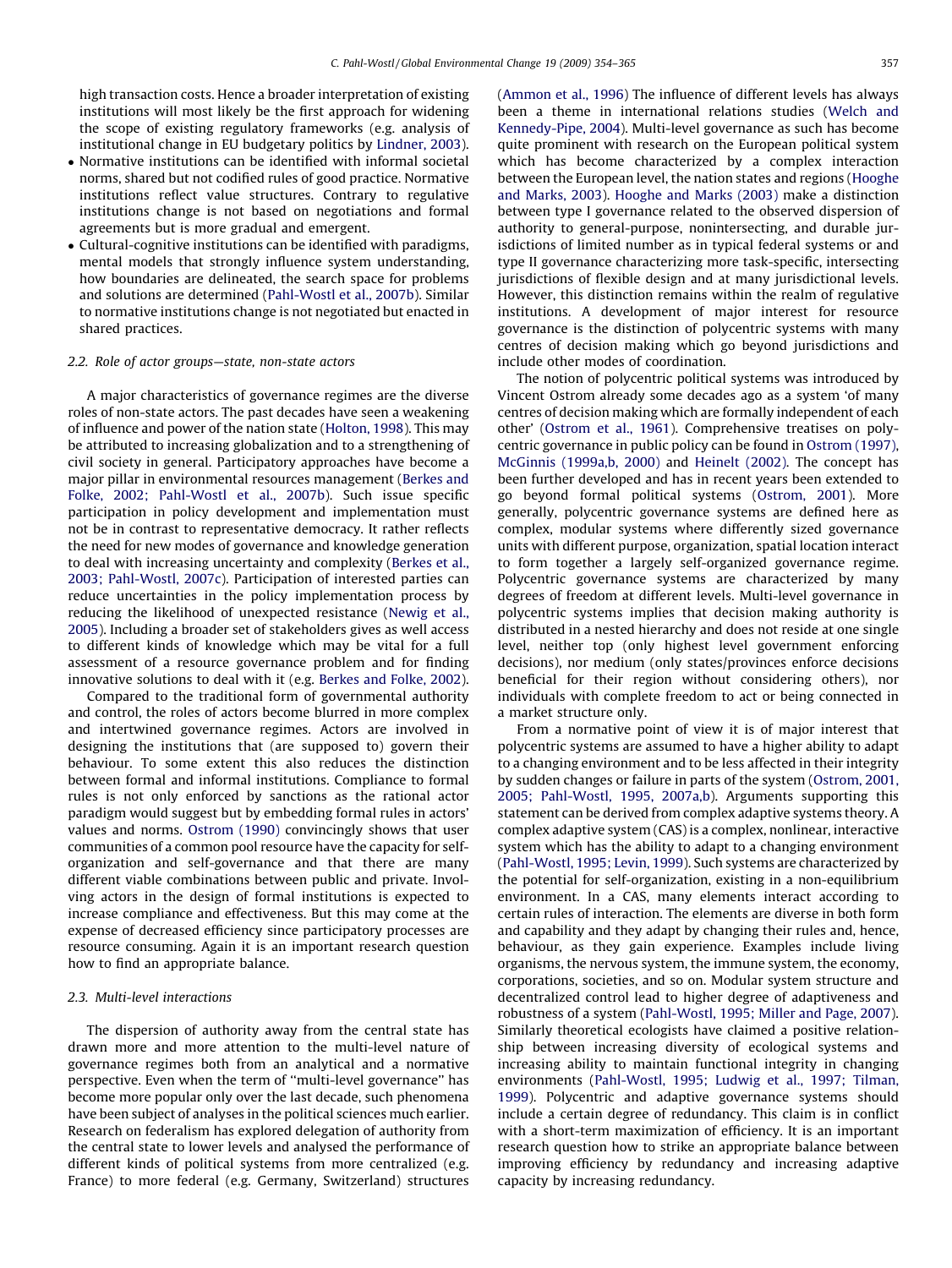<span id="page-4-0"></span>Multi-level water governance regimes are particularly complex. To reduce problems of fit between administrative and biophysical boundaries new formal institutions have been introduced in most countries of the world following the hydrological principles. As [Moss \(2007\)](#page-10-0) highlighted problems of fit have often been solved at the expense of problems of interplay. Problems of vertical and horizontal interplay between newly established institutions at basin scale and those organized at traditional administrative boundaries (e.g. spatial planning, agriculture) prove to be a barrier for implementing integrated management approaches and may lead to overly complex structures [\(Borowski et al., 2008](#page-9-0)). They are also an impediment for the adaptation to climate change which requires effective vertical coordination.

The introduction of the hydrological principle is only one of a variety of barriers to effective vertical coordination of governance levels. Innovative solutions to overcome potential barriers for vertical coordination are in high demand. Important processes connecting levels and improving vertical coordination are:

- Actors from one level (e.g. the national level) participate in decision processes at another level (e.g. the European level or basin level). Actors may thus become actively involved in the production of the rules that influence them.
- Institutions (formal and informal) produced at one level influence processes at another level. Flow of authority may be both top-down and bottom-up.
- Knowledge produced at one level influences processes at another level.

#### 2.4. Governance modes—bureaucratic hierarchies, markets, networks

One attempt at classification is the distinction between bureaucratic hierarchies, networks and markets as the main governance modes (e.g. [Thompson et al., 1991\)](#page-11-0). These modes differ strongly along the dimensions of the degree of formality of institutions and the role of state versus non-state actors (Fig. 1). In bureaucratic hierarchies regulatory processes are mainly based on formal institutions and governmental actors play the dominant role. Markets are based on a combination of formal and informal institutions and non-state actors dominate. Networks are largely governed by informal institutions and both state and non-state actors may participate. The informality and high flexibility in membership makes networks so interesting for processes of learning and change ([Dedeurwaerdere, 2005](#page-9-0)).

Given the complex nature of governance systems, change can be expected to be a combination of purposeful collective action



Fig. 1. Difference of governance modes of bureaucratic hierarchies, markets and networks regarding the degree of formality of institutions and the importance of state and non-state actors.

(e.g. legal regulations) and emergent phenomena resulting from self-organizing processes and interactions among a range of actors. The attention for the importance of networks in this respect has increased considerably over recent years [\(Kooiman, 2003;](#page-10-0) [Dedeurwaerdere, 2005\)](#page-10-0). In particular informal networks may be very flexible in terms of membership, role and power of actors and connections. They support learning by providing access to new kinds of knowledge and by supporting multiple ways of interpretation. However, networks may also be closed to outsiders. Membership may not be representative and their legitimacy of dealing with an issue of public interest may be disputed. It is also not clear who is to be made accountable for failed governance notions [\(Rhodes, 2000\)](#page-10-0).

It is a very intriguing research question to understand how bureaucratic hierarchies, markets and networks act in concert and which kinds of governance systems support an appropriate balance between permanence and change. Absence of change results in the inability to adapt to changing circumstances triggered by internal and external events and trends. Complete absence of permanence and predictability results in the inability of actors to develop expectations, coordinate collective action and improve routines and practices. These considerations suggest that rather than a dominance of one governance mode a more diverse governance system has a higher adaptive capacity and will lead to more sustainable resource governance.

#### 3. Dynamics of governance regimes as learning processes

The approach chosen here conceptualizes change in governance regimes as social and societal learning. It addresses processes of purposeful action and of self-organization and emergence. The distinction between social and societal is made to emphasize the importance of learning in multi-actor settings and of structural change in the governance regime as a whole.

There are multiple applications and definitions of social learning in resources management. [Pahl-Wostl et al. \(2007b\)](#page-10-0) investigated social learning in river basin management and developed a conceptual framework to capture the essential processes of multi-level social learning. They assume social learning to be essential for developing and sustaining the capacity of different authorities, experts, interest groups and the public to manage their river basins effectively. Effectively implies that they are able to negotiate about goals and how to achieve them and to translate this into action. The focus of the conceptual approach chosen is on learning of the social entity as a whole and the emergence of properties of the actors' collective. The framework is characterized by a broad understanding of social learning that is rooted in the more interpretative strands of the social sciences. The framework revolves around processes of multi-party interactions, embedded in a specific societal and environmental structural context and leading to specific outcomes. A feedback loop between outcomes and context takes into account structural changes in a cyclic and iterative fashion. The context refers to the overall governance structure and the natural environment in a river basin. The governance structure has a strong influence on the nature of multi-party cooperation and social learning processes. Results from empirical analyses show for example that centralized political and economic systems, privatization and commercialisation of environment, rigid bureaucratic systems and political secrecy and poor public access to information impedes social learning [\(Mostert et al., 2007; Tippet et al., 2005](#page-10-0)).

Learning is assumed to be an exploratory, stepwise search process where actors experiment with innovation until they meet constraints and new boundaries. Learning may thus have different levels of intensity and scope [\(Pahl-Wostl et al.,](#page-10-0) [2007a,b,c\)](#page-10-0). Such different levels of learning are addressed in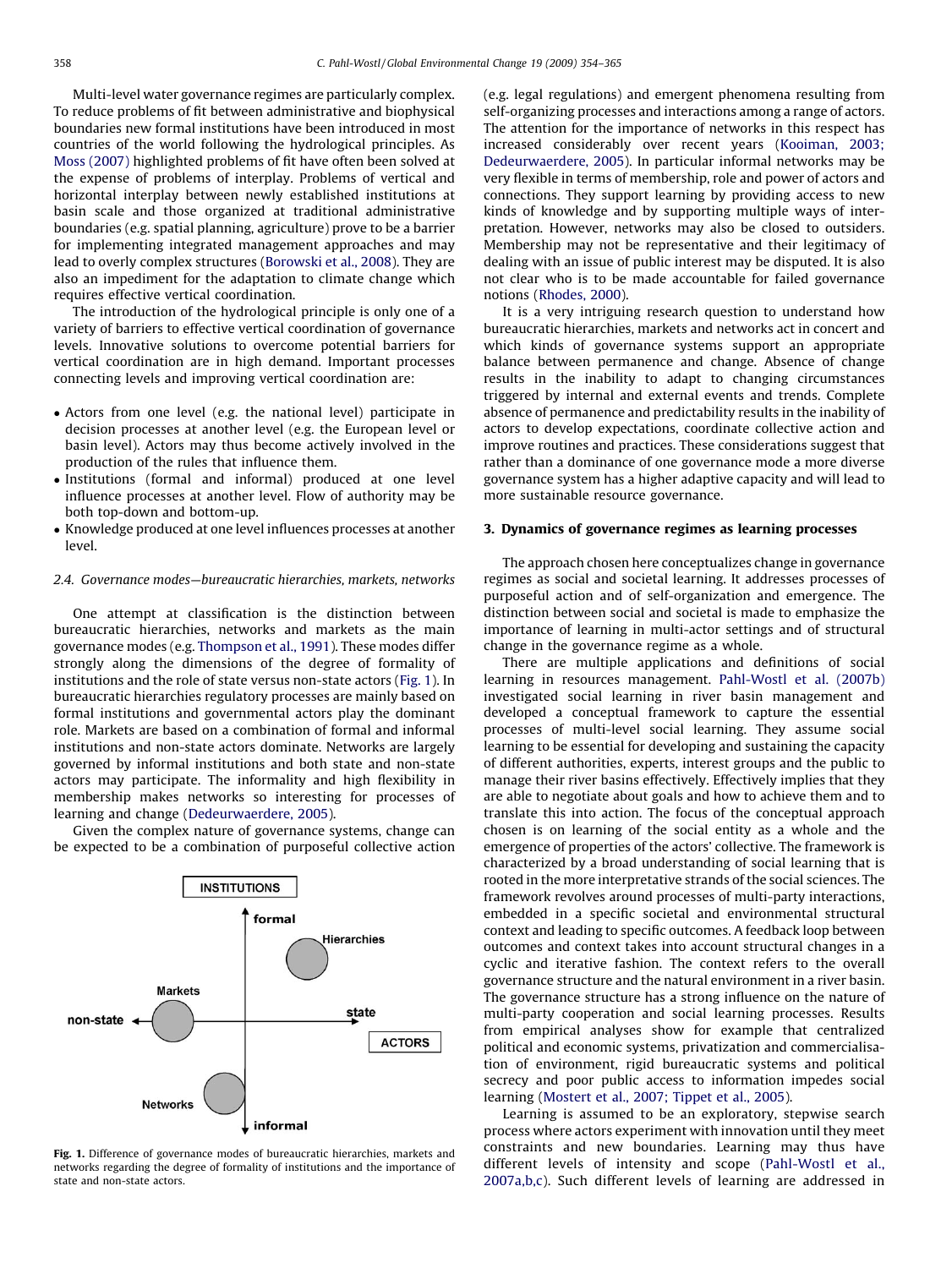

**Transforming** 

Fig. 2. Sequence of learning cycles in the concept of triple-loop learning (derived from [Hargrove, 2002\)](#page-10-0). Further explanation in the text.

the concept of triple-loop learning ([Hargrove, 2002](#page-10-0)) developed in organizational theory (Fig. 2).

The concept of triple-loop learning has become quite popular in management theory to guide concept and practice of managing change in organizations (e.g. [Hargrove, 2002\)](#page-10-0). It has been derived from the even more popular concept of double-loop learning developed by Argyris and Schön (1978). The triple-loop learning concept aims at a refinement of the influence of governing variables in terms of governing assumptions and governing values. Single-loop learning refers to an incremental improvement of action strategies without questioning the underlying assumptions. Double-loop learning refers to a revisiting of assumptions (e.g. about cause–effect relationships) within a value-normative framework. In triple-loop learning one starts to reconsider underlying values and beliefs, world views, if assumptions within a world view do not hold anymore.

The distinction is phrased slightly differently by [Flood and](#page-9-0) [Romm \(1996\)](#page-9-0) who cast triple-loop learning in three kinds of questions. In single-loop learning actors question if they do things right. In double-loop learning they start to reflect if they do the right things. In triple-loop learning they call into question if rightness buttressed by mightiness and/or mightiness buttressed by rightness. This conceptualization addresses thus the importance of power to impose certain values and norms.

A multiple-loop learning concept has been applied as well in the context of collaborative learning and environmental and resource management by [Armitage et al. \(2008\).](#page-9-0) They associated triple-loop learning with changes in governance norms and protocols.

The multiple-loop concept for learning is compelling since it takes into account the different levels that provide guidance and stability in a social system at increasing time scales for change. The direction of progress might become haphazard if individuals or organizations would revisit and change basic values and beliefs all the time. However, there would be no innovation or evolution to higher adaptive capacity if individuals or organizations never revisited basic values and beliefs. A lack of critical self-reflection is a severe constraint for societal learning and transitions to more sustainable resource governance approaches. Human beings have a confirmation bias; they search for and selectively process information confirming their beliefs ([Evans,](#page-9-0) [1990](#page-9-0)). This may lead to neglecting knowledge which contradicts dominating assumptions and thus to a lack of recognizing potential threats and needs for change. Hence understanding which kind of processes support moving beyond single-loop learning is essential.

The three levels of learning are now translated to corresponding changes in resource governance regimes. They are assumed to represent the following kinds of processes.

Single-loop learning refers to a refinement of actions to improve performance without changing guiding assumptions and calling into question established routines. Incremental changes in established practice and action aim at improving the achievement of goals. This phase might also include a first improvement of the capacity to make and implement collective decisions. In the development of climate change adaptation policies actors may request for example an improvement of regional climate change models in order to know how much to increase the height of dikes or the size of reservoirs.

Double-loop learning refers to a change in the frame of reference and the calling into question of guiding assumptions. Reframing implies a reflection on goals and problem framing (priorities, include new aspects, change boundaries of system analysis) and assumptions how goals can be achieved. Social learning processes are essential. Actors explore the full space of reframing within structural constraints. This might lead to changes in the actor network characterizing the resource governance regime. Improvement is achieved by experimenting with innovative approaches and new kinds of measures. In dealing with climate change in flood management for example this might imply that one takes into account the relocation of dikes, retention areas and restoration of floodplains rather than simply increasing the height of dikes. However, a widespread implementation of innovative approaches might be hindered by structural constraints of the context which stabilizes the dominant frames.

Triple-loop learning refers to a transformation of the structural context and factors that determine the frame of reference. This kind of societal learning refers to transitions of the whole regime. (e.g. change in regulatory frameworks, practices in risk management, dominant value structure). Transforming requires recognition that paradigms and structural constraints impede an effective reframing of resource governance and management practices. Learning processes involve actors that go far beyond the established resource governance regime. Transformation implies a change in paradigm and in the end also in underlying norms and values. The structural change will lead to a transition of actor networks where new actor groups come into play, boundaries and power structures are changed, new regulatory frameworks are introduced. In dealing with climate change in flood management this could imply a shift towards integrated landscape planning and robust action rather than optimal adaptation strategies. This might include adopting systemic indicators as strategic goals such as an increase in the resilience and adaptive capacity of the system.

Many kinds of double-loop learning can only be effective if accompanied by triple-loop learning since the dominating frame of reference is often strongly influenced by the structural context and effective reframing may not be possible. It is assumed that social learning proceeds in a stepwise fashion moving through the phases of single to double to triple-loop learning. Since higher levels of learning are associated with higher costs it is plausible to expect a succession where the next higher level is entered only when constraints at a lower level are encountered. The structure agency approach [\(Giddens, 1984](#page-10-0)) argues that change relates to a reproduction and reinterpretation of structure by agency. This also supports an iterative and stepwise multi-level approach towards learning.

[Table 1](#page-6-0) summarizes a succession of changes that would be expected in resource governance regimes for the different levels of learning. The comparison is based on the characteristics of governance regimes introduced in Section [2](#page-1-0). Uncertainty is included as own category due to the importance of the handling of uncertainty for integrated and adaptive governance approaches. [Table 1](#page-6-0) pulls together the arguments made in Sections [2 and 3.](#page-1-0) The statements have largely to be regarded as hypotheses derived from conceptual and theoretical considerations with yet limited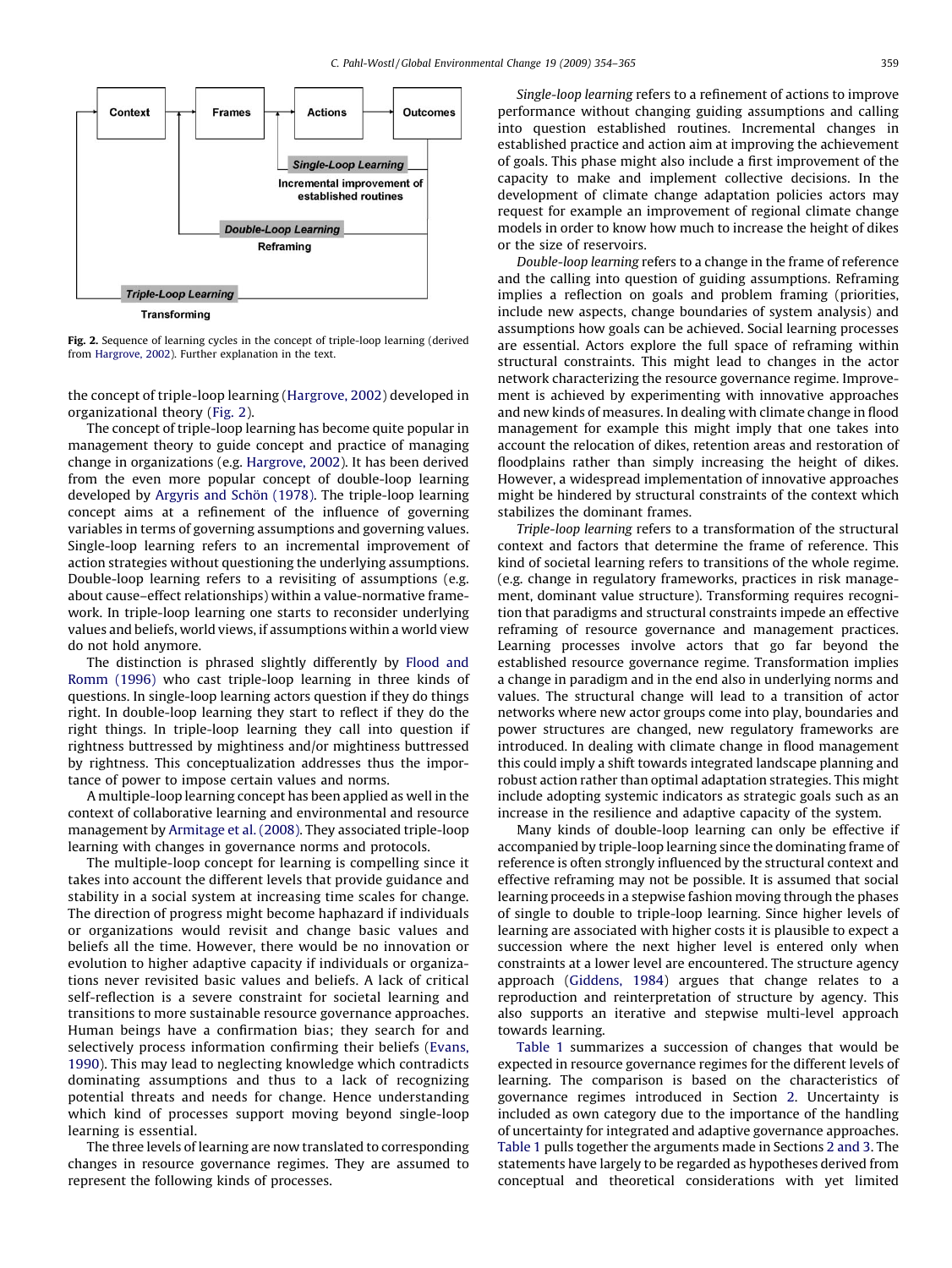### <span id="page-6-0"></span>Table 1

Characterization of changes in governance regimes expected for single, double and triple-loop learning based on the categories introduced in Section [2](#page-1-0).

|                                    | Single loop                                                                                                                                                                                 | Double loop                                                                                                                                                                                                                                                                                                                                                                             | Triple loop                                                                                                                                                                                                                                                                         |
|------------------------------------|---------------------------------------------------------------------------------------------------------------------------------------------------------------------------------------------|-----------------------------------------------------------------------------------------------------------------------------------------------------------------------------------------------------------------------------------------------------------------------------------------------------------------------------------------------------------------------------------------|-------------------------------------------------------------------------------------------------------------------------------------------------------------------------------------------------------------------------------------------------------------------------------------|
| Institutions-general               | No calling into question of established<br>institutions, signs of unilateral<br>reinterpretation                                                                                            | Reinterpretation of established<br>institutions by many parties                                                                                                                                                                                                                                                                                                                         | Established institutions changed<br>and/or new institutions implemented                                                                                                                                                                                                             |
| Regulative institutions            | Existing regulations are strictly followed<br>and used to justify established routines                                                                                                      | Regulatory frameworks identified<br>as major constraints for innovation                                                                                                                                                                                                                                                                                                                 | Formal substantial changes in<br>regulatory frameworks, new<br>policies implemented                                                                                                                                                                                                 |
|                                    | New by-laws and interpretations of existing<br>law to accommodate exceptions                                                                                                                | More juridical conflicts about<br>rule interpretation                                                                                                                                                                                                                                                                                                                                   | Institutional change towards more<br>flexible regulations that leave room<br>for context specific implementation.<br>More process regulations                                                                                                                                       |
|                                    |                                                                                                                                                                                             | Exemptions allowing innovative<br>approaches and experimentation                                                                                                                                                                                                                                                                                                                        |                                                                                                                                                                                                                                                                                     |
| Normative institutions             | Established norms are used to justify<br>prevailing system<br>Relying on codes of good practice                                                                                             | Established norms and routines<br>are called into question                                                                                                                                                                                                                                                                                                                              | Change which can be identified in<br>public discourse and new practices                                                                                                                                                                                                             |
| Cultural-cognitive<br>institutions | Discourse remains in established<br>paradigms that are refined.                                                                                                                             | New ideas emerge beyond<br>isolated groups                                                                                                                                                                                                                                                                                                                                              | Discourse dominated by new<br>paradigm (media, political<br>debate, public hearings,<br>scientific conferences)                                                                                                                                                                     |
|                                    | Radical alternatives clearly dismissed.                                                                                                                                                     | Strong arguments about alternative<br>views-"ideological" debates                                                                                                                                                                                                                                                                                                                       | Powerful representatives of "main-stream"<br>argue in new paradigm                                                                                                                                                                                                                  |
| Uncertainty                        | Uncertainty used to justify non-action                                                                                                                                                      | Uncertainty accepted and perceived as<br>opportunity in processes of negotiations                                                                                                                                                                                                                                                                                                       | Uncertainty discourse emphasizes<br>different perspectives and world views                                                                                                                                                                                                          |
|                                    | Activities to reduce uncertainties. Reliance<br>on science to find the truth/a solution                                                                                                     | and reframing<br>Existence of different perspective<br>and world views explicitly<br>acknowledged                                                                                                                                                                                                                                                                                       | New approaches to manage<br>uncertainty (e.g. participatory scenario<br>development) and risk (e.g. risk<br>dialogues, robust action) are implemented<br>with corresponding efforts to change<br>structural constraints                                                             |
|                                    | Discourse focuses on technical approaches<br>to dealing with uncertainty with goal to<br>improve predictive capabilities                                                                    | Established approaches to managing<br>uncertainty and risks are called into<br>question                                                                                                                                                                                                                                                                                                 | Conscious decision-taking under<br>(irreducible) uncertainty with the<br>prospect of adapting the measures<br>when necessary                                                                                                                                                        |
| Actor network                      | Actors remain mainly within their<br>networks-communities of practice                                                                                                                       | Explicit search for advise/opinion from<br>actors outside of established network                                                                                                                                                                                                                                                                                                        | Changes in network boundaries<br>and connections                                                                                                                                                                                                                                    |
|                                    | Established roles and identities are<br>not called into question                                                                                                                            | (e.g. invitation to meetings)<br>New roles emerge-e.g. facilitators<br>in participatory processes<br>Arguments about identify frames-<br>e.g. what does it mean to be an<br>"engineer"<br>Boundary spanners of increasing<br>importance that start to connect<br>different networks-communities<br>of practice                                                                          | New actors groups and roles have<br>become established<br>Changes in power structure<br>(formal power, centrality-new<br>actors in centre)<br>Identity frames/roles get blurred/<br>less important, rather joint<br>approaches than isolated performance<br>according to one's role |
| Multi-level interactions           | Vertical coordination in established patterns-<br>e.g. increased regulation from the top level<br>Pattern of flow of authority (by institutions)<br>does not change. Mainly uni-directional | Increased informal knowledge<br>exchange between levels<br>Informal coordination groups to<br>improve exchange in planning<br>processes established                                                                                                                                                                                                                                     | Formalized participation of<br>actors at different levels<br>Established practices of knowledge<br>exchange across levels<br>More polycentric structures<br>and balance between bottom-up<br>and top-down approaches                                                                |
| Governance mode                    | No change in the relative<br>dominance of governance types                                                                                                                                  | Other than dominant governance<br>types start to become more visible<br>and dominant governance type called<br>into question (e.g. discussion of market<br>based instruments if absent before,<br>introduction of participatory<br>approaches, emergence of bottom-up<br>participatory processes, argument about<br>dominance of one type-bureaucratic<br>hierarchies or privatization) | New governance types implemented,<br>established governance types<br>substantially changed                                                                                                                                                                                          |
|                                    | Improvement of performance<br>within established governance modes                                                                                                                           | Informal networks shaping discourse<br>and supporting experimental<br>innovations become more prominent                                                                                                                                                                                                                                                                                 | More diverse governance structures-<br>less dominance of one type<br>Learning networks challenging dominating<br>structural assumptions become effectively<br>connected to and influence established                                                                                |

policy arenas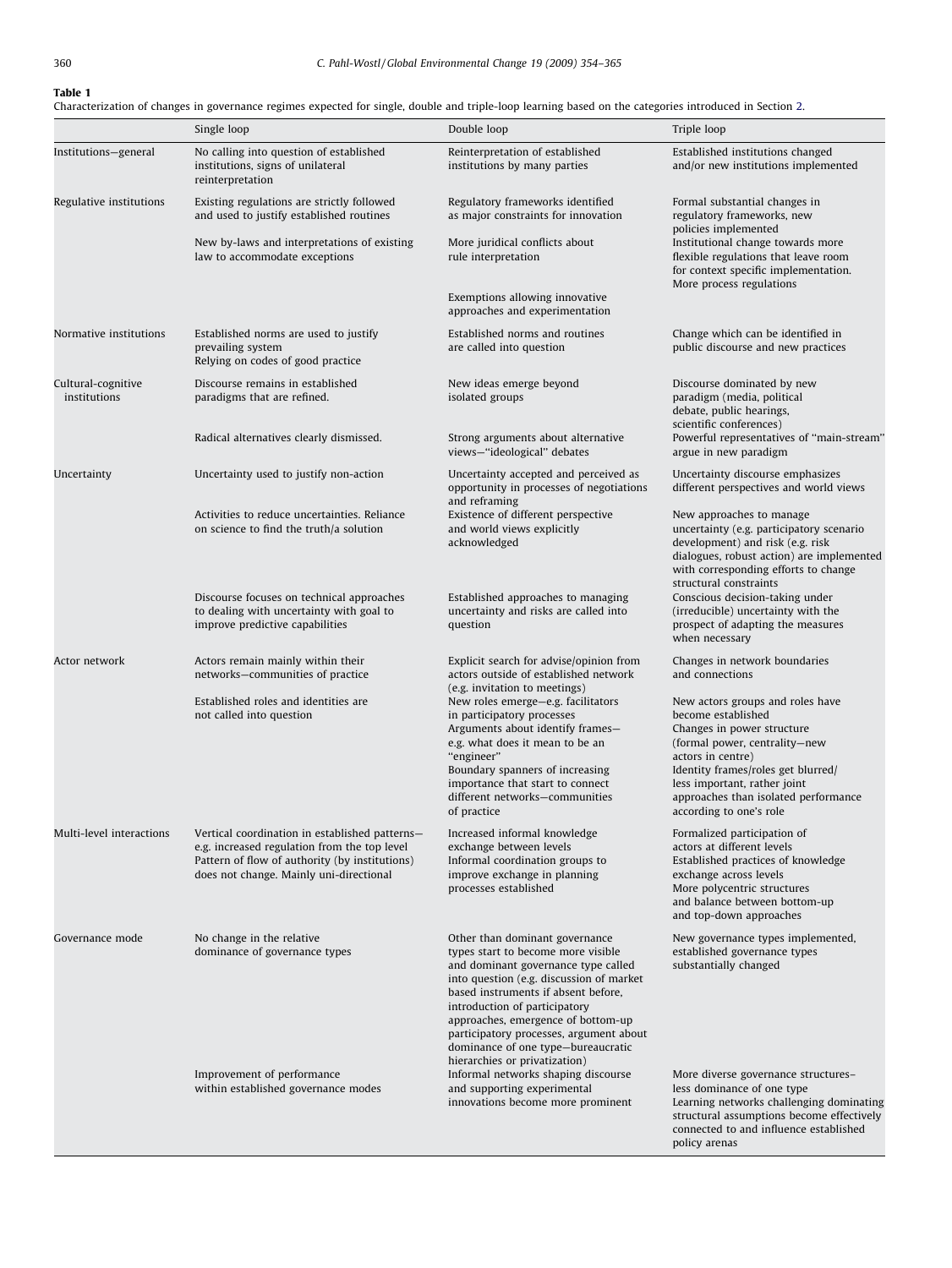<span id="page-7-0"></span>

Fig. 3. The concept of triple-loop learning applied to governance regimes. It is assumed that different kinds of learning also require a change in the composition of the actor network and in the institutional setting.

validation by empirical data. The nature of change is addressed from a general perspective. Where appropriate the specific changes expected for a transition from a 'command and control' towards more integrated and adaptive regimes (according to [Pahl-](#page-10-0)[Wostl, 2007a,b; Pahl-Wostl et al., 2007c\)](#page-10-0) are included.

It remains to provide more empirical evidence to confirm the nature of different levels of learning and in particular their importance for adaptive capacity and change of a governance regime. The changes listed in [Table 1](#page-6-0) can be used to develop operational indicators that allow assessing the degree of learning in policy processes. This has been applied to analyse the degree of innovation observed in the development of adaptation strategies for climate change and the characteristics of governance regimes that support higher levels of learning ([Huntjens et al., 2008, in](#page-10-0) [review\)](#page-10-0). This will be elaborated in more detail in Section [5.](#page-8-0) It is evident from [Table 1](#page-6-0) that double-loop learning requires settings that support informal discourse and social learning and thus reframing (see [Pahl-Wostl et al., 2007b](#page-10-0) for details on the nature of social learning). However, such social learning may remain at the level of non-binding discourse without leading to major structural changes unless appropriate processes exist that support extension of actor network, codification of new routines and practices or formalization of new rules. The next section elaborates the role of network governance in this respect.

#### 4. The role of learning processes in informal networks

[Table 1](#page-6-0) already highlights the importance of informal networks for double and triple-loop learning. In particular, network governance has the characteristics to support innovation and social learning. Empirical evidence suggests indeed that formation of informal networks in early stages of change is essential. The importance of such adaptive networks [\(Nooteboom, 2006\)](#page-10-0) or shadow networks ([Olsson et al., 2006](#page-10-0)) has been documented in empirical studies. Key leaders and shadow networks can prepare a system for change by exploring alternative system configurations and developing strategies for choosing among possible futures. Successful transitions in Human-Technology-Environment-Systems often rely on epistemic and shadow networks to provide novel ideas and ways of governance [\(Gunderson, 1999; Olsson](#page-10-0) [et al., 2006](#page-10-0)).

According to [Nooteboom \(2006\)](#page-10-0) adaptive networks are selforganizing groups of policy makers who enable joint fact finding and visualizing a direction towards improvement. These policymakers combine two capabilities. First they are influential in, and have knowledge about, different power networks. Secondly they try to break away from the existing policies in those power networks and develop a joint understanding about new, more effective policies in these informal adaptive networks.

To depict such dynamics in an analytical framework a distinction is made between established and formalized policy networks and adaptive and informal learning networks as represented in Fig. 3. It is assumed that interactions in formal policy cycles are mainly restricted to single-loop learning. Informal learning processes are required to support double-loop or even triple-loop learning.

The policy cycle is used in the sense of an analytical devise not as a strictly normative model [\(Pahl-Wostl et al., 2007a,c](#page-10-0)). Despite fundamental critique the policy cycle model has encountered (e.g. [Nacurama, 1987; Sabatier, 1999](#page-10-0)) at least a distinction of different phases in such a cycle seems to be useful. Some structuring is required in order to develop and implement any policy or management plan. Management without measurable goals or evaluation if the goals are achieved is quite meaningless.

Even when the distinction of policy and learning cycles made in this paper may seem a bit arbitrary on first sight it does not only serve analytical purposes but emphasizes the need to pay due credit to informal settings. In formalized settings characterizing the policy cycle actors mainly engage in bargaining rather than open innovative discourse. They defend their entrenched positions. Also no resources (time, money) are available for experimenting and visioning. This poses severe constraints to enduring and effective higher levels of learning.

When does a process now qualify to be called a ''learning cycle'' to support double and triple-loop learning? The following conditions are a set of normative criteria to make a distinction ([Folke et al., 2005; Pahl-Wostl, 2007b; Nooteboom, 2006](#page-9-0)).

- 1. It must be an at least partially informal network of actors with regular meetings. Informal implies that rules for the group (boundaries—who is involved and what is included in the analysis open; leadership is allowed to emerge; rules how the group operates are negotiable, etc.) are not formally prescribed and that the mandate is open and the results not immediately formally binding.
- 2. It is an issue specific network and activities—formed to deal with a specific problem and is open and willing to explicitly experiment with a range of alternatives approaches.
- 3. The network qualifies as a community of practice (sensu [Wenger,](#page-11-0) [1998](#page-11-0)) with joint and shared practices and tangible products. This way it develops an identity, history and a body of shared knowledge which goes beyond individuals participating in it.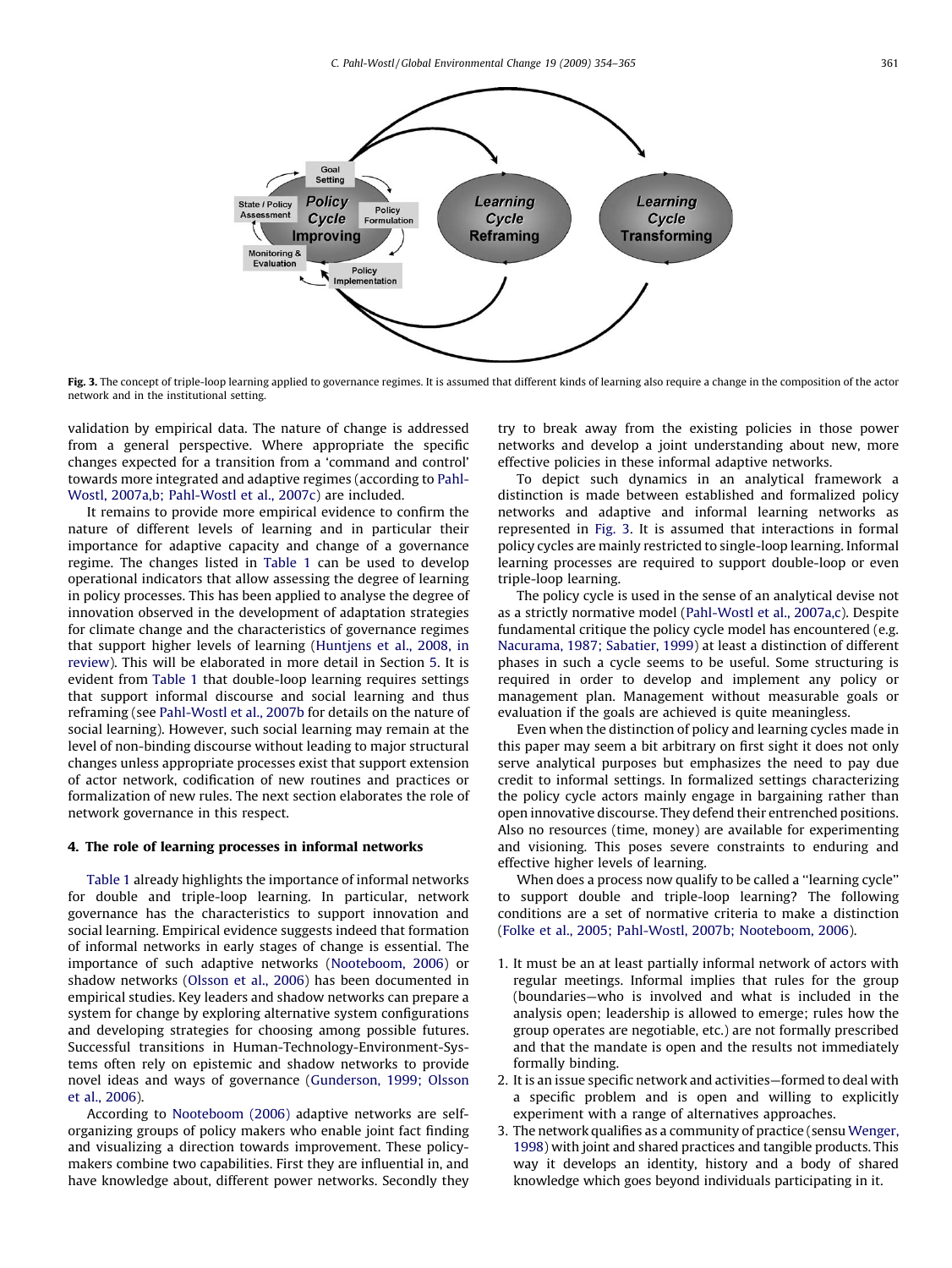<span id="page-8-0"></span>Purely informal networks typically develop in a bottom-up process as a kind of shadow network that has no formal link at all to the formal policy and management cycle. The opposite would be a formalized negotiation process in a trans-boundary river basin commission with the goal to agree on a formal treaty to be signed by all countries. Of particular interest are the linkages between policy and learning cycles and their influence on the learning process and the effectiveness of its outcomes. In shadow networks these linkages are very weak. This poses a certain dilemma. The more autonomous and informal these cycles, the higher is their ability to self-organize and support innovation and creative thinking. At the same time their influence on policy and real implementation is weak and it may take years until a ''window of opportunity'' (sensu [Kingdon, 1992\)](#page-10-0) arises.

An interesting example for such a shadow network is given by the 'Living Tisza Alliance' in Hungary ([Sendzimir et al., 2007](#page-10-0)). The Tisza, a major tributary of the Danube, is a highly regulated river. Most of the original floodplains and the diversity of the landscape and livelihoods of local people has been lost. Large parts of the region along the river count nowadays among the poorest regions in Hungary. The incidence of severe flooding events has increased over the past decade. The shadow network has its roots in a movement that established itself as response to a number of disastrous flooding and pollution events in the 90ies. It developed innovative ideas about a more integrated and sustainable landscape management. [Sendzimir et al. \(2007\)](#page-10-0) describe this as a newly 'emerging paradigm ''Live in Harmony with the River'' with Landscape Productivity in contrast to the conventional paradigm ''Protect Landscape from the River'' with Agricultural Intensity. In recent years the political climate became more receptive to new ideas. The shadow network had some success in getting their ideas to the national political level and in being able to start smaller pilot projects. These linkages were all informal mainly based on individual contacts. In the most recent past the more favourable climate seems to have changed again most likely due to a dominance of different political streams and the loss of an influential individual who served as a strong link into the policy cycle (Sendzimir and Flachner, personal communication).

The example illustrates that a closer link to formal policy processes might be desirable to increase the effectiveness of learning. Weak links are provided by actors who participate in both networks and may act as knowledge carriers. A stronger link is provided if these actors have a formal mandate. One may even think of learning cycles as policy instruments started and triggered from within the formal policy network. But again it is an intriguing research question to analyse the appropriate balance between strengthening the linkages between policy cycles and learning cycles without destroying the capacity to innovate and learn of the latter.

#### 5. Some insight from analysing water governance

Practice in water management and governance has traditionally been characterized by a command-and-control paradigm and has not been very supportive of learning approaches [\(Gleick, 2003;](#page-10-0) [Pahl-Wostl, 2007a,c](#page-10-0)). This paradigm has lead to quite rigid regulations, large-scale technology, dominance of expert knowledge, technical approaches to risk management and engineering practices of optimal design under predictable conditions where uncertainties can at least be quantified by probability distributions. What may have served well in the past to provide technical solutions to pressing problems e.g. of pollution seems to be not suitable to deal with challenges of the present and the future. Over the past decade one observes at least in discourse a fast increasing number of claims for a paradigm shift [\(Pahl-Wostl et al., 2006, in](#page-10-0) [review\)](#page-10-0). Climate change has accelerated the search for more adaptive and integrated approaches. However, one may argue that learning has if at all entered the stage of double-loop learning. Structural constraints inherent in the legacy of a management tradition based on a 'command and control' paradigm provide major barriers of change [\(Gleick, 2003; Pahl-Wostl, 2007a\)](#page-10-0). Water governance has traditionally been centralized with narrow stakeholder participation and a dominance of governmental actors. Bureaucratic hierarchies, the once prevailing governance mode have partly been replaced by market based approaches during the privatization boom with quite limited success ([Finger](#page-9-0) [and Allouche, 2001; Ingram, 2008\)](#page-9-0). In most countries one encounters highly regulated systems. An expert culture based on technological solutions to narrowly defined problems has lead to a fragmented understanding and lack of integration of information sources that are proprietary [\(Timmerman and](#page-11-0) [Langaas, 2005; Pahl-Wostl, 2007a\)](#page-11-0). Important barriers to change lie in the inertia of institutions, resistance to changes in power structures and costs (perceived) to be associated with a transformation [\(Pahl-Wostl, 2006, 2007a](#page-10-0)).

The inertia of the system is reflected in the practice of implementation of the European Water Framework Directive (WFD) which is in principle an innovative and flexible policy framework which responded to perceived short-comings of past European water policy. The WFD which entered into force 2000 has at its major goal to achieve 'good status of all European waters by  $2015'^2$  It is innovative since it integrates a previously quite fragmented regulatory landscape of very specific Directives. The WFD leaves room for the member states to adapt the implementation to the national and basin context. It prescribes the involvement of the public and stakeholders in the development of management plans. And it foresees implementation in several cycles where progress is monitored and measures can be improved. However, implementation of the Directive proceeds in general in quite a traditional way. Complexity and uncertainty are not fully addressed but rather the view of uncertainties as problems that need to be reduced prevails [\(Galaz, 2005; Isendahl](#page-9-0) [et al., 2008](#page-9-0)). Constraints are not given by the European regulatory framework itself but rather by established practice linked to cognitive-cultural institutions and the dominating water governance and management paradigm and national legislation. The structural change needed for a paradigm shift is slow and has not yet reached the multi-level water governance regime at large. Nevertheless, one observes some promising signs of change partly accelerated by prospects of climate change and countries in Europe differ.

Exploratory analyses based on expert judgement have been conducted in a number of case studies European and non-European countries to investigate the relationship between (change in) structural characteristics of a water governance regime and different levels of learning ([Huntjens et al., in press; Huntjens](#page-10-0) [et al., 2008\)](#page-10-0). Learning was analysed with respect to the response to climate change and the development of adaptation measures. In one study different levels of learning were identified by developing operational indicators of the processes of change summarized in [Table 1](#page-6-0) ([Huntjens et al., 2008, in review\)](#page-10-0). The results of comparative analyses identified integrated cooperation structures (including non-governmental stakeholders, governments from different sectors and different hierarchical levels), and advanced information management (including joint/participative information production, consideration of uncertainties, and broad communication) as the key factors leading towards higher levels of learning. Interestingly one case study in the Hungarian Tisza with a more rigid and centralized national regime showed signs of double

<sup>2</sup> [http://ec.europa.eu/environment/water/water-framework/pdf/wfd\\_newsletter\\_](http://ec.europa.eu/environment/water/water-framework/pdf/wfd_newsletter_1.pdf) [1.pdf.](http://ec.europa.eu/environment/water/water-framework/pdf/wfd_newsletter_1.pdf)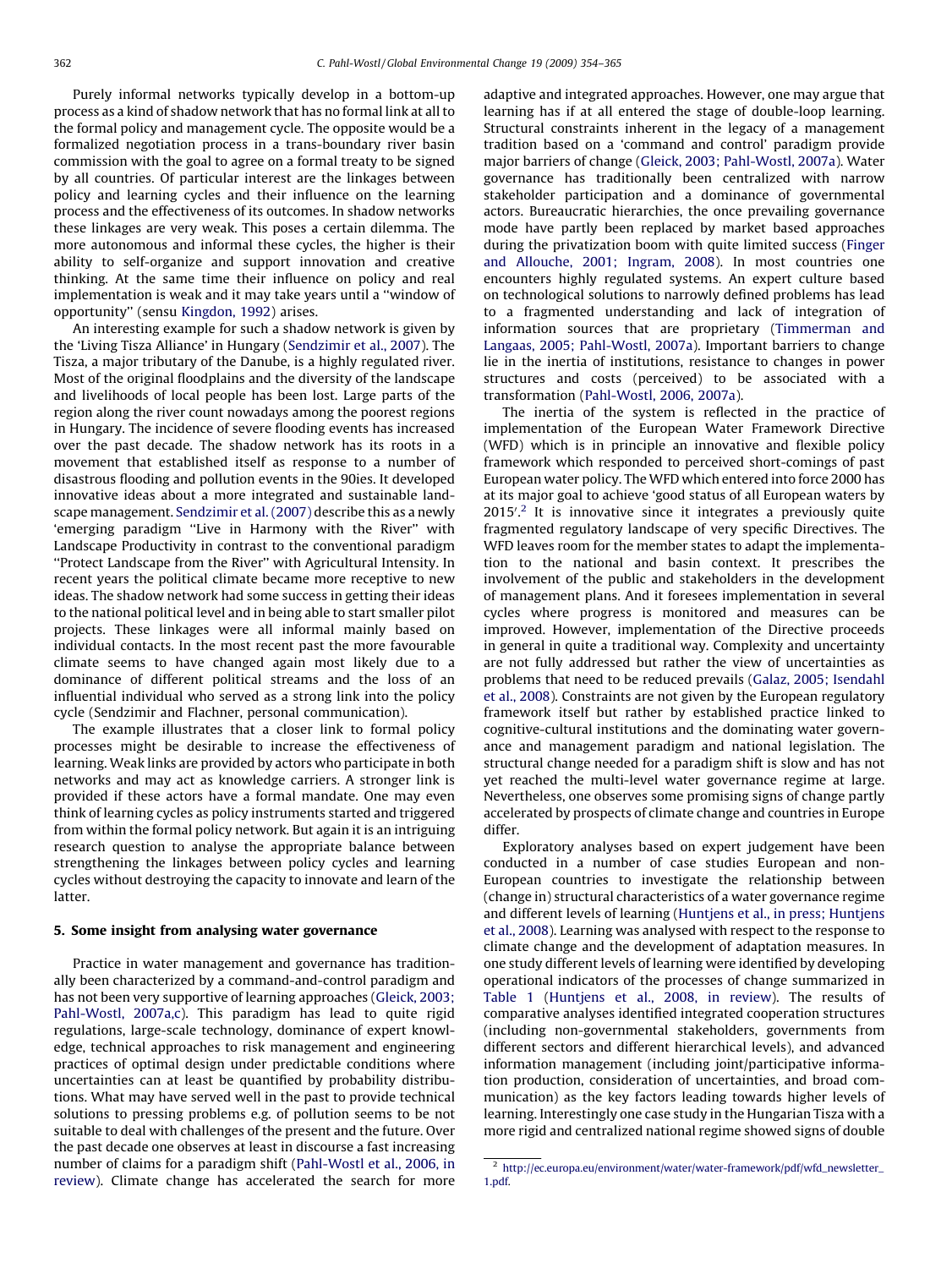<span id="page-9-0"></span>and triple-loop learning which most likely can be attributed to the presence of a shadow network [\(Sendzimir et al., 2007](#page-10-0)). Management regimes characterized by a high level of top-down governance (i.e. Usbek AmuDarya, Ukranian Tisza, Portiguese Guadiana) were typically dominated by lower levels of learning. Regimes characterized by higher levels of learning (Australian Murray Darling, Dutch Rhine, German Elbe, to some extent South African Orange) seem to be characterized by a balance between top-down government dominated processes and bottom-up governance processes with strong stakeholder participation. Further comparative analyses based on more elaborate and detailed empirical data are currently undertaken.

These initial results support the hypotheses stated that more complex and diverse governance regimes have a higher adaptive capacity. However, it is still an open question how to overcome the state of single-loop learning that seems to characterize many attempts to adapt to climate change.

#### 6. Discussion and conclusions

In this paper a conceptual framework has been developed to analyse change in resource governance regimes. The framework has both an analytical and a normative component. The analytical approach captures key attributes of governance regimes and suggests a more systematic approach to analysing structural characteristics of governance regimes and their influence on adaptive capacity and processes of social and societal learning. The influence of formal and informal institutions, the role of state and non-state actors, the nature of multi-level interactions and the relative importance of bureaucratic hierarchies, markets and networks are identified as major structural characteristics of governance regimes. Change is conceptualized as social and societal learning that proceeds in a stepwise fashion moving from single to double to triple-loop learning. Informal networks are considered to play a crucial role in such learning processes. The theory of complex adaptive systems (CAS) underpins these assumptions. The desirable property of CAS to adapt to new circumstances makes them at the same time difficult to predict and to control.

The normative component associates certain characteristics of governance regimes with higher resilience and adaptive capacity and thus also higher sustainability. The direction of institutional change is assumed to be directed at more flexible regulations that leave room for context specific implementation. A balance between formal and informal institutions that complement each other is seen as desirable. New approaches to manage uncertainty (e.g. participatory scenario development) and risk (e.g. risk dialogues, robust action) are implemented with corresponding efforts to change structural constraints. A major role is attributed to non-state actors. Important new roles/functions are boundary spanners, knowledge brokers and emergent leadership. Polycentric systems are assumed to have a higher adaptive capacity and to be less vulnerable to disturbance. More polycentric structures and balance between bottom-up and top-down approaches lead to higher adaptive capacity and thus also sustainability of a resource governance regime. Such systems are also characterized by more diverse governance structures without strong dominance of either bureaucratic hierarchies or markets or networks. Top-down, bottom-up, network and side-byside governance elements exist in parallel. The characteristics outlined delineate a large class of possible systems that could be realized. This is no arbitrariness or lack of precision but rather a recognition that any specific governance regime emerges under certain historical, political, cultural, economic and environmental conditions. As pointed out in the introduction already, addressing the issues raised requires a framework of intermediate complexity.

This implies that it is sufficiently detailed to support context sensitive analysis without being case specific and thus not transferable.

There is a clear need to develop more inter-disciplinary and systemic approaches in the social sciences. Only by further developing and applying shared conceptual frameworks taking into account the real complexity of governance regimes we can build the knowledge base needed to advance our understanding to a state that we can give meaningful policy advice. Phrased in terms of a diagnostic approach this implies that we can provide flexible tools for a diagnosis of a resource governance problem and develop jointly with the problem owners strategies for dealing with it.

## Acknowledgements

The work presented here profited from numerous stimulating discussions with colleagues from the NeWater consortium and members of my team at the University of Osnabrück. It was financially supported by the European Commission (Contract No. 511179 – NEWATER).

I would like to thank in particular Elinor Ostrom, Derek Armitage, Fikret Berkes, Britta Kastens, Nicola Isendahl for their useful comments on earlier versions of this paper.

#### References

- Ammon, G., Fischer, M., Hickmann, T., Stemmermann, K. (Eds.), 1996. Föderalismus und Zentralismus: Europas Zukunft zwischen dem deutschen und dem französischen Modell. Schriftenreihe des Europäischen Zentrums für Föderalismus-Forschung Tübingen, vol. 11. Nomos Publishers, Baden-Baden, Germany.
- Argyris, C., Schön, D., 1978. Organizational Learning: A Theory of Action Perspective. Addison Wesley, Reading, MA.
- Armitage, D., 2008. Governance and the Commons in a multi-level world. International Journal of the Commons 2, 7-32.
- Armitage, D., Marschke, M., Plummer, R., 2008. Adaptive co-management and the paradox of learning. Global Environmental Change 18, 86–98.
- Arthur, W.B., 1994. Increasing Returns and Path Dependence in the Economy. University of Michigan Press, Ann Arbor.
- Bates, B.C., Kundzewicz, Z.W., Wu, S., Palutikof, J.P. (Eds.), 2008. Climate Change and Water. Technical Paper of the Intergovernmental Panel on Climate Change. IPCC Secretariat, Geneva, p. 210.
- Benz, A., 2004. Einleitung: Governance—Modebegriff oder nützliches sozialwissenschaftliches Konzept? In: Benz, A. (Ed.), Governance—Regieren in komplexen Regelsystemen: Eine Einführung. VS Verlag für Sozialwissenschaften, Wiesbaden, Germany, pp. 11–28.
- Berkes, F., Folke, C., 2002. Back to the future: ecosystem dynamics and local knowledge. In: Gunderson, L.H., Holling, C.S. (Eds.), Panarchy: Understanding Transformations in Human and Natural Systems. Island Press, Washington, pp. 121–146.
- Berkes, F., Colding, J., Folke, C., 2003. Navigating Social-Ecological Systems: Building Resilience for Complexity and Change. Cambridge University Press, UK.
- Borowski, I., Le Bourhis, J., Pahl-Wostl, C., Barraqué, B., 2008. Spatial misfit in participatory river basin management: effects on social learning. a comparative analysis of German and French case studies. Ecology and Society 13 (1), 7 [http://](http://www.ecologyandsociety.org/vol13/iss1/art7/) [www.ecologyandsociety.org/vol13/iss1/art7/](http://www.ecologyandsociety.org/vol13/iss1/art7/) (online).
- Dedeurwaerdere, T., 2005. The contribution of network Governance to Sustainable Development. Les séminaires de l'IDDRI, no. 13, 2005, 15 pp.
- Dietz, T., Ostrom, E., Stern, P., 2003. The struggle to govern the commons. Science 302, 1907–1912.
- Duit, A., Galaz, V., 2008. Governance and complexity—emerging issues for governance theory. Governance An International Journal of Policy, Administration, and Institutions 21 (3), 311–335.
- Evans, J., 1990. Bias in Human Reasoning: Causes and Consequences. Psychology Press, UK.
- Finger, M., Allouche, J., 2001. Water Privatisation: Transnational Corporations and the Re-regulation of the Global Water Industry. Taylor & Francis, UK.
- Flood, R., Romm, N., 1996. Diversity Management: Triple Loop Learning. Wiley, Chichester.
- Folke, C., Hahn, T., Olsson, P., Norberg, J., 2005. Adaptive Governance of Social-Ecological Systems. Annual Review of Environment and Resources 30, 8.1–8.33.
- Galaz, V.R., 2005. Does the EC Water Framework Directive build Resilience? Harnessing Socio-Ecological Complexity in European Water Management. Policy Paper I by ''The Resilience and Freshwater Initiative''. Swedish Water House, Stockholm.
- Geels, F.W., 2002. Technological transitions as evolutionary reconfiguration processes: a multi-level perspective and a case-study. Research Policy 31, 1257– 1274.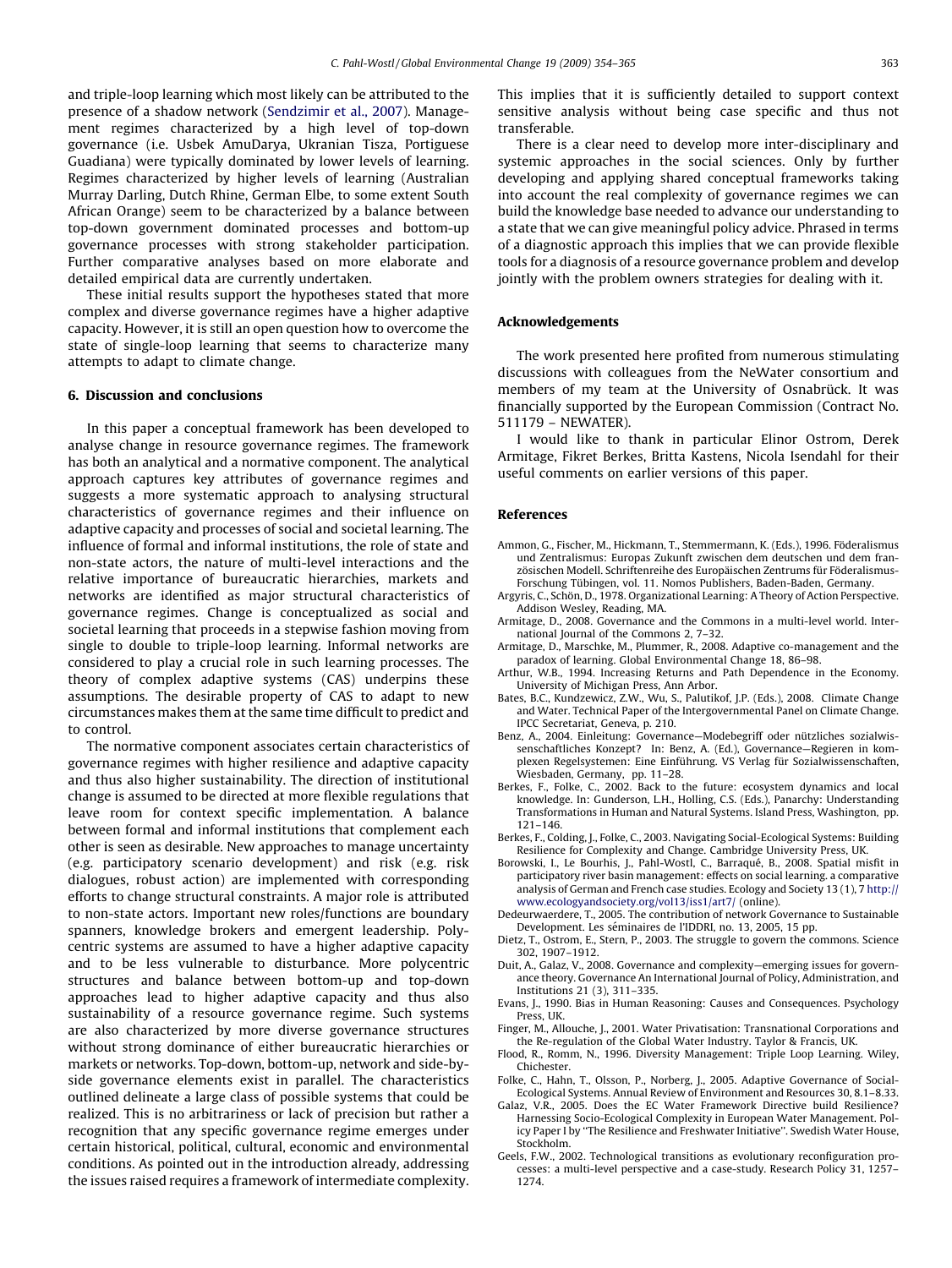<span id="page-10-0"></span>Giddens, A., 1984. The Constitution of Society: Outline of the Theory of Structuration. University of California Press.

Gleick, P., 2003. Global freshwater resources: soft-path solutions for the 21st Century. Science 302, 1524–1528.

Gunderson, L., 1999. Resilience, flexibility and adaptive management—antidotes for spurious certitude? Conservation Ecology 3 (1), 7 [http://www.consecol.org/](http://www.consecol.org/vol3/iss1/art7) [vol3/iss1/art7](http://www.consecol.org/vol3/iss1/art7) (online).

Hargrove, R., 2002. Masterful Coaching. Revised Edition. Jossey-Bass/Pfeiffer, Wiley, USA.

- Harrison, N.E. (Ed.), 2006. Complexity in World Politics: Concepts and Methods of a New Paradigm. State University of New York Press, New York, USA, p. 214.
- Heinelt, H., 2002. Achieving sustainable and innovative policies through participatory governance in a multi-level context: theoretical issues. In: Heinelt, H., Getimis, P., Kafkalas, G., Smith, R., Swyngedouw, E. (Eds.), Participatory Governance in Multi-level Context. Concepts and Experience. Leske + Budrich, Opladen, pp. 17–32.
- Héritier, A., 2002. New modes of governance in Europe: policy-making without legislating? In: Héritier, A. (Ed.), Common Goods: Reinventing European and International Governance. Lanham, Md., Rowman & Littlefield Publishers, pp. 185–206.
- Helmke, G., Levitsky, S., 2004. Informal institutions and comparative politics: a research agenda. Perspectives on Politics 2, 725–740.
- Holling, C.S., Meffe, G.K., 1996. Command and control and the pathology of natural resource management. Conservation Biology 10, 328–337.
- Holton, R.J., 1998. Globalization and the Nation-State. Palgrave, Basingstoke, UK. Hooghe, L., Marks, G., 2003. Unraveling the central state but how? Types of multilevel governance. American Political Science Review 97, 233–243.
- Huntjens, P., Pahl-Wostl, C., Grin, J., in press. The role of adaptive and integrated water management in coping with the impacts of climate change on floods and droughts in River Basins—a comparative analysis of four European sub basins. Regional Environmental Change.
- Huntjens, P., Pahl-Wostl, C., Rihoux, B., Flachner, Z., Neto, S., Koskova, R., Schlueter, M., Nabide Kiti, I., Dickens, C., 2008. The role of adaptive and integrated water management (AIWM) in developing climate change adaptation strategies for dealing with floods and droughts—a formal comparative analysis of eight water management regimes in Europe, Asia, and Africa. Deliverable 1.7.9b of the NeWater project, Institute of Environmental Systems Research, University of Osnabruck, Germany.
- Huntjens, P., Pahl-Wostl, C., Rihoux, B., Schlueter, M., Flachner, Z., Neto, S., Koskova, R., Dickens, C., Nabide Kiti, I., in review. Adaptive Water Management in a Changing Climate: A formal comparative analysis of eight water management regimes in Europe, Africa, and Asia.
- Ingram, H., 2008. Beyond universal remedies for good water governance: a political and contextual approach. Paper presented at the Sixth Biennial Rosenberg Water Policy Forum on ''Water For Food: Quantity and Quality in a Changing World'', Zaragoza, Spain. URL: [http://rosenberg.ucanr.org/documents/V Ingram.pdf.](http://rosenberg.ucanr.org/documents/V%20Ingram.pdf)
- Isendahl, N., Pahl-Wostl, C., Dewulf, A., 2008. Options for improving dealing with uncertainties in water management practice. NeWater Deliverable 1.7.3c.
- Kingdon, J.W., 1992. Agendas Alternatives and Public Policies. HarperCollins, New York.
- Kohler-Koch, B., 1999. The evolution and transformation of European Governance. In: Kohler-Koch, B., Eising, R. (Eds.), The Transformation of Governance in the European Union. Routledge, London, UK, pp. 14–35.
- Kooiman, J., 2000. Societal governance: levels, models and orders of social–political interaction. In: Pierre, J. (Ed.), Debating Governance: Authority, Steering, and Democracy. Oxford University Press, Oxford, UK, pp. 138–164.
- Kooiman, J., 2003. Governing as Governance. Sage, London, UK.
- Levin, S.A., 1999. Fragile Dominion—Complexity and the Commons. Perseus Publishers, Cambridge, UK.
- Lindner, J., 2003. Institutional stability and change: two sides of the same coin. Journal of European Public Policy 10, 912–935.
- Ludwig, D., Walker, B., Holling, C.S., 1997. Sustainability, stability, and resilience. Conservation Ecology 1 (1), 7 <http://www.consecol.org/vol1/iss1/art7/> (online).
- Ludwig, D., 2001. The era of management is over. Ecosystems 4, 758–764.
- Mayntz, R., 2006. Governance Theory als fortentwickelte Steuerungstheorie? In: Schuppert, G.F. (Ed.), Governance-Forschung: Vergewisserung über Stand und Entwicklungslinien. Nomos Verlag, Baden-Baden, Germany, pp. 11–20.
- Mayntz, R., Scharpf, F.W., 1995. Der Ansatz des akteurszentrierten Institutionalismus. In: Mayntz, R., Scharpf, F.W. (Eds.), Gesellschaftliche Selbstregelung und politische Steuerung. Campus-Verlag, Frankfurt a.M, Germany, pp. 39–72.
- McGinnis, M. (Ed.), 1999a. Polycentric Governance and Development: Readings from the Workshop in Political Theory and Policy Analysis. University of Michigan Press, Ann Arbor.
- McGinnis, M. (Ed.), 1999b. Polycentricity and Local Public Economies: Readings from the Workshop in Political Theory and Policy Analysis. University of Michigan Press, Ann Arbor.
- McGinnis, M. (Ed.), 2000. Polycentric Games and Institutions: Readings from the Workshop in Political Theory and Policy Analysis. University of Michigan Press, Ann Arbor.
- Miller, J.H., Page, S.E., 2007. Complex Adaptive Systems: An Introduction to Computational Models of Social Life. Princeton University Press, Princeton, USA, 284.
- Moss, T., 2007. Solving Problems of 'Fit' at the Expense of Problems of 'Interplay'? The Spatial Reorganisation of Water Management following the EU Water Framework Directive. In: Mollinga, P.P., Dixit, A., Athukorala, K. (Eds.), Inte-

grated Water Resources Management. Global Theory, Emerging Practice and Local Needs. Sage Publications, New Delhi/Thousand Oaks/London, pp. 64–108.

- Mostert, E., Pahl-Wostl, C., Rees, Y., Searle, B., Tàbara, D., Tippet, J., 2007. Social learning in European river basin management; barriers and fostering mechanisms from 10 river basins. Ecology and Society 12 (1), 19 [http://](http://www.ecologyandsociety.org/vol12/iss1/art19/) [www.ecologyandsociety.org/vol12/iss1/art19/](http://www.ecologyandsociety.org/vol12/iss1/art19/) (online).
- Nacurama, R., 1987. The textbook process and policy implementation research. Policy Studies Review 1, 142–154.
- Newig, J., Pahl-Wostl, C., Sigel, K., 2005. The role of public participation in managing uncertainty in the implementation of the water framework directive. European Environment 15, 333–343.
- Nooteboom, S., 2006, November. Adaptive Networks—The Governance for Sustainable Development. Eburon Academic Publishers, Delft, The Netherlands.
- North, D.C., 1990. Institutions, Institutional Change and Economic Performance. Cambridge University Press, Cambridge.
- Olsson, P., Gunderson, L.H., Carpenter, S.R., Ryan, P., Lebel, L., Folke, C., Holling, C.S., 2006. Shooting the rapids: navigating transitions to adaptive governance of social-ecological systems. Ecology and Society 11 (1), 18 (online).
- Ostrom, V., Tiebout, C.H., Warren, R., 1961. The organization of government in metropolitan areas: a theoretical inquiry. American Political Science Review 55, 831–842.
- Ostrom, E., 1990. Governing the Commons: The Evolution of Institutions for Collective Action. Cambridge University Press, New York, USA, 270 pp.
- Ostrom, V., 1997. The Meaning of Democracy and the Vulnerability of Democracies. University of Michigan Press, Ann Arbor.
- Ostrom, E., 2001. Vulnerability and Polycentric Governance Systems. IHDP (International Human Dimensions Programme on Global Environmental Change) Newsletter UPDATE no. 3, 1, 3–4.
- Ostrom, E., 2005. Understanding Institutional Diversity. Princeton University Press.
- Ostrom, E., 2007. A diagnostic approach for going beyond Panaceas. Proceedings of the National Academy of Sciences of the United States of America 104, 15181– 15187.
- Ostrom, E., 2008. Developing a method for analyzing institutional change. In: Batie, S., Mercuro, N. (Eds.), Assessing the Evolution and Impact of Alternative Institutional Structures. Routledge Press, London (available at SSRN: [http://](http://ssrn.com/abstract=997837) [ssrn.com/abstract=997837\)](http://ssrn.com/abstract=997837).
- Pahl-Wostl, C., 1995. The Dynamic Nature of Ecosystems: Chaos and Order Entwined. Wiley, Chichester, 288 pp.
- Pahl-Wostl, C., 2006. The importance of social learning in restoring the multifunctionality of rivers and floodplains. Ecology and Society 11 (1), 10 [http://](http://www.ecologyandsociety.org/vol11/iss1/art10/) [www.ecologyandsociety.org/vol11/iss1/art10/](http://www.ecologyandsociety.org/vol11/iss1/art10/) (online).
- Pahl-Wostl, C., 2007a. Transition towards adaptive management of water facing climate and global change. Water Resources Management 21 (1), 49–62.
- Pahl-Wostl, C., 2007b. Requirements for adaptive water management. In: Pahl-<br>Wostl, C., Kabat, P., Möltgen, J. (Eds.), Adaptive and Integrated Water Management. Coping with Complexity and Uncertainty. Springer Verlag, Heidelberg, Germany, pp. 1–22.
- Pahl-Wostl, C., 2007c. The implications of complexity for integrated resources management. Environmental Modelling and Software 22, 561–569.
- Pahl-Wostl, C., Isendahl, N., Möllenkamp, S., Brugnach, M., Jeffrey, P., Medema, W., Tessa de Vries, T., 2006. Paradigms in Water Management. NeWater Project Deliverable D 1.1.2. URL: [www.newater.info](http://www.newater.info/).
- Pahl-Wostl, C., Jeffrey, P., Isendahl, N. and Brugnach, M., in review. Paradigms in Water Management: Reconciling what we do with what we know.
- Pahl-Wostl, C., Möltgen, J., Ebenhöh, E., Holtz, G., 2007a. The NeWater management and transition framework—state and development process. In: Pahl-Wostl, C., Kabat, P, Möltgen, J. (Eds.), Adaptive and Integrated Water Management. Coping with Complexity and Uncertainty. Springer Verlag, Heidelberg, Germany, pp. 75–96.
- Pahl-Wostl, C., Craps, M., Dewulf, A., Mostert, E., Tabara, D., Taillieu, T., 2007b. Social learning and water resources management. Ecology and Society 12 (2), 5 [http://](http://www.ecologyandsociety.org/vol12/iss2/art5/) [www.ecologyandsociety.org/vol12/iss2/art5/](http://www.ecologyandsociety.org/vol12/iss2/art5/) (online).
- Pahl-Wostl, C., Sendzimir, J., Jeffrey, P., Aerts, J., Berkamp, G., Cross, K., 2007c. Managing change toward adaptive water management through social learning. Ecology and Society 12 (2), 30 [http://www.ecologyandsociety.org/vol12/iss2/](http://www.ecologyandsociety.org/vol12/iss2/art30/) [art30/](http://www.ecologyandsociety.org/vol12/iss2/art30/) (online).
- Rhodes, R.A.W., 1997. Understanding Governance: Policy Networks, Reflexivity and Accountability. Open University Press, Buckingham.
- Rhodes, R.A.W., 2000. Governance and Public Administration. In: Pierre, J. (Ed.), Debating Governance: Authority, Steering, and Democracy. Oxford University Press, Oxford, UK, pp. 54–90.
- Rosenau, J.N., 1995. Governance in the 21st Century. Global Governance 1, 13–43.
- Sabatier, P.A., 1999. The need for better theories. In: Sabatier, P.A. (Ed.), Theories of the Policy Process. Westview, Boulder, USA, pp. 3–17.
- Scharpf, F.W., 1997. Games Real Actors Play: Actor-Centered Institutionalism in Policy Research. Westview Press, Oxford.
- Schuppert, G.F., 2006. Governance im Spiegel der Wissenschaftsdisziplinen. In: Schuppert, G.F. (Ed.), Governance Forschung: Vergewisserung über Stand und Entwicklungslinien. Nomos Verlag, Baden-Baden, Germany, pp. 371– 469.
- Scott, R.W., 2001. Institutions and Organizations, 2nd ed. Sage Publications, Thousand Oaks.
- Sendzimir, J., Magnuszewski, P., Flachner, Z., Balogh, P., Molnar, G., Sarvari, A., Nagy, Z., 2007. Assessing the resilience of a river management regime: informal